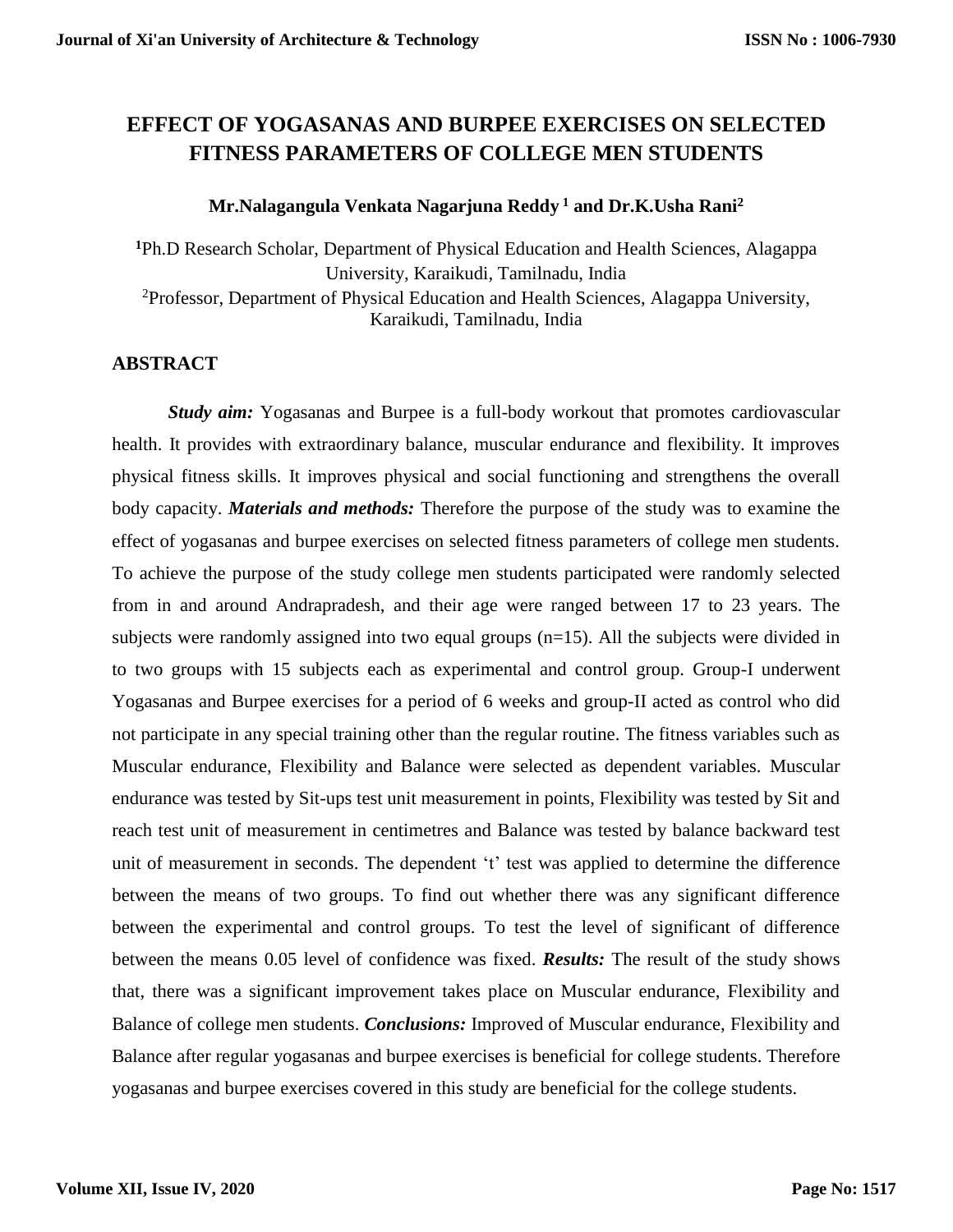**Keywords:** Yogasanas, Burpee Exercises, Fitness, College students.

#### **Introduction:**

College students need to participate regularly in physical activities that enhance and maintain their cardiovascular and musculoskeletal health. Regular physical activity during adolescence is associated with numerous physiological and psychosocial benefits and has the potential to improve the quality of life for boys and girls (Corbin & Pangrazi, 1993; United States Department of Health and Human Services, 1996). Furthermore, it appears that physical activity habits established early in life may persist into adulthood (Taylor, Blair, Cummings, Wun, & Malina, 1999). Yet despite these potential health benefits, numerous studies show that children and adolescents are often physically inactive (Rowland, 1999; United States Department of Health and Human Services, 1996). The need to improve the physical fitness of youth has prompted the development of new and creative approaches that provide an opportunity for all boys and girls to participate in regular, healthful physical activity. Indeed, the National Task Force on Community Prevention Services recommends modifying school physical education in order to enhance physical activity behaviours and improve physical fitness (Centers for Disease Control and Prevention, 2001).

Yogasanas gives benefits of increased flexibility, muscle strength and tone, improved respiration, energy and vitality, maintained a balanced metabolism, weight reduction, cardio and circulatory health, improved athletic performance, production from injury. You are not physically fit, there is no use of mentally fit. Practicing all Yogas make you joyful and enthusiastic. Pranayama the breathing technic also helpful to get the fitness of your body.

Benefits of burpee workouts It improves your physical skill. It builds strength. It improves physical and social functioning and strengthens the overall body capacity. This highintensity workout helps add immense strength to your muscular bulk, legs, and the rest of the body. Burpees are effective in improving posture and body strength and composition. They also help tighten your core. Many fitness experts state that burpees are a [strength-building workout](https://www.stylecraze.com/articles/strength-training-and-endurance-a-beginners-guide/) or a high load workout, which works towards developing muscular fortitude. Through lower and upper level muscular exercise, it improves the capacity of your heart and lungs. Burpee is a form of functional training that requires the absence of free oxygen with high severity and potential. It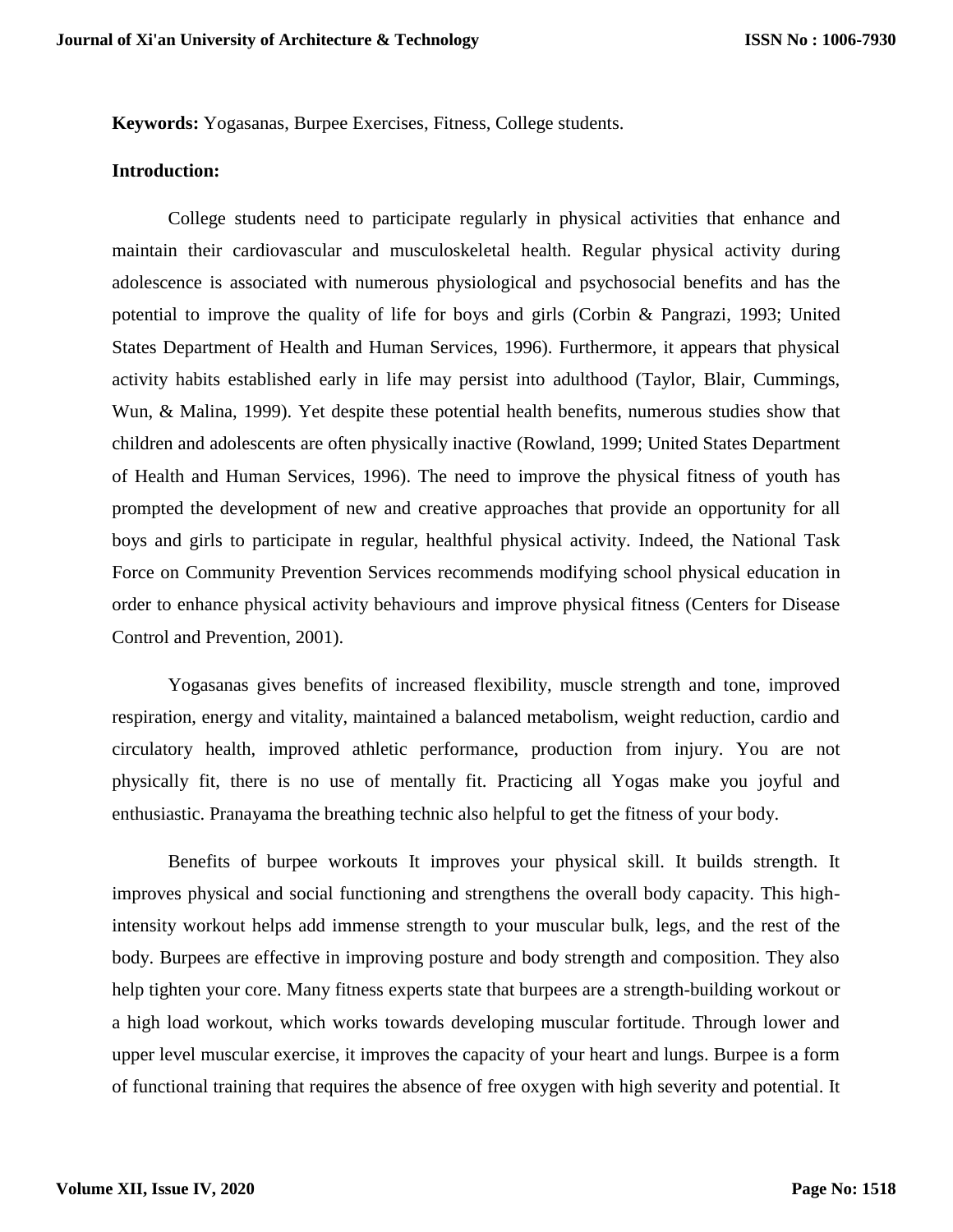is generally performed in a short time span and requires a lot of energy without oxygen. Practicing this workout can help you perform [anaerobic and aerobic exercises](https://www.stylecraze.com/articles/types-of-aerobic-and-anaerobic-exercises/) properly. This high intensity workout also helps one lose more weight while burning calories. It may also aid in fat loss. The burpee workout plan improves the strength of your legs, chest, thighs, and arms. It is an ultimate fat burning workout, which helps you burn up to 50% more fat than any other conventional workout. It can accelerate your metabolism, which is helpful in burning calories all day round. The burpee workout boosts your endurance and improves coordination of muscles. Therefore, the aim of the study was to investigate effect of yogasanas and burpee exercises on fitness parameters of college men students.

#### **Methods:**

The purpose of the study was to find out the effect of Yogasanas and Burpee exercises training. To achieve the purpose of the study, thirty college men students were selected from in and around Andrapradesh. The subjects were randomly assigned in to two equal groups namely, Yogasanas and Burpee exercises training group (YBETG) (n=15) and Control group (CG)  $(n=15)$ . A pilot study was conducted to assess the initial capacity of the subjects in order to fix the load. The respective training was given to the experimental group the 3 days per weeks (alternate days) for the training period of six weeks. The control group was not given any sort of training except their routine. Design: The fitness variables such as Muscular endurance, Flexibility and Balance were selected as dependent variables. Muscular endurance was tested by Sit-ups test unit measurement in points, Flexibility was tested by Sit and reach test unit of measurement in centimetres and Balance was tested by balance backward test unit of measurement in seconds.

#### **Training Program:**

The training program was conducted for 45 minutes for session in a day, 3 days in a week for a period of 6 weeks duration. These 45 minutes included 10 minutes warm up, Yoga asanas: Suryanamskar, Naukasana, Ardha matsyendrasan, Dwi Pada Uttanasana, Dandasana, Viparita Karni, Bhujangasana, Bitilasana. Burbee exercises: Walk Back Squat Thrust, Squat Thrust With Support, Squat Thrust, Half Burpee, Basic Burpee, Burpee to Box Jump, Burpee to Tuck Jump, One-Legged Burpee, One-Legged Burpee With Skater for 25 minutes and 10 minutes warm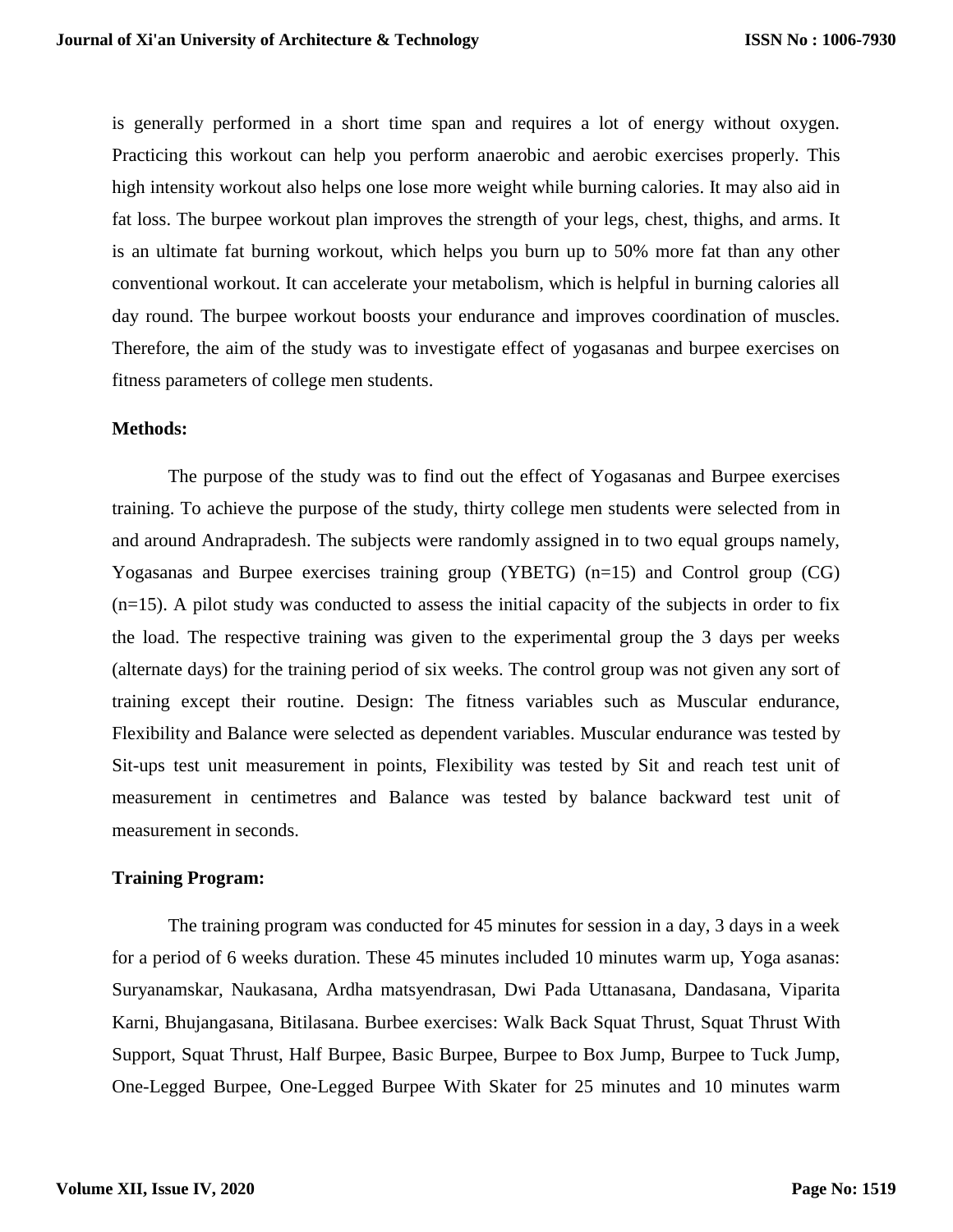down. Every two weeks of training 5% of intensity of load was increased from 65% to 80% of work load. The volume of Yogasanas and Burpee exercise training prescribed based on the number of sets and repetitions. The equivalent training is the length of the time each action in total 3 day per weeks (Monday, Wednesday and Friday).

### **Statistical Analysis:**

The collected data before and after training period of 6 weeks on the above said variables due to the effect of Yogasanas and Burpee exercise training was statistically analyzed with dependent 't' test to find out the significant improvement between pre and post-test. In all cases the criterion for statistical significance was set at  $0.05$  level of confidence. (P<0.05)

### **Table I**

# **Computation of 't' Ratio on Selected Fitness Variables of College Men Students on Experimental Group and Control Group**

| Group                 | <b>Variables</b>      |      | <b>Mean</b> | N  | Std.             | Std.         | t ratio              |
|-----------------------|-----------------------|------|-------------|----|------------------|--------------|----------------------|
|                       |                       |      |             |    | <b>Deviation</b> | <b>Error</b> |                      |
|                       |                       |      |             |    |                  | <b>Mean</b>  |                      |
|                       | Muscular              | Pre  | 22.26       | 15 | 3.86             | 0.430        | $14.55$ <sup>*</sup> |
| Experimental<br>Group | Endurance             | Post | 28.23       |    | 3.13             |              |                      |
|                       | Flexibility           | Pre  | 20.80       | 15 | 3.58             | 0.153        | $25.66*$             |
|                       |                       | Post | 24.73       |    | 3.53             |              |                      |
|                       | <b>Balance</b>        | Pre  | 16.54       | 15 | 5.70             | 0.930        | $13.50*$             |
|                       |                       | Post | 19.78       |    | 5.49             |              |                      |
| Control Group         | Muscular<br>Endurance | Pre  | 22.46       | 15 | 3.48             | 0.350        | 1.524                |
|                       |                       | Post | 23.00       |    | 3.18             |              |                      |
|                       | Flexibility           | Pre  | 19.93       | 15 | 3.75             | 0.320        | 1.247                |
|                       |                       | Post | 20.33       |    | 3.55             |              |                      |
|                       | <b>Balance</b>        | Pre  | 16.00       | 15 | 2.80             | 0.169        | 1.847                |
|                       |                       | Post | 16.48       |    | 2.62             |              |                      |

\*Significant level 0.05 level degree of freedom (2.14, 1 and 14)

Table I reveals the computation of mean, standard deviation and 't' ratio on selected fitness parameters namely muscular endurance, flexibility and balance experimental group. The obtained 't' ratio muscular endurance, flexibility and balance were 14.55, 25.66 and 13.50 respectively. The required table value was 2.14 for the degrees of freedom 1and 14 at the 0.05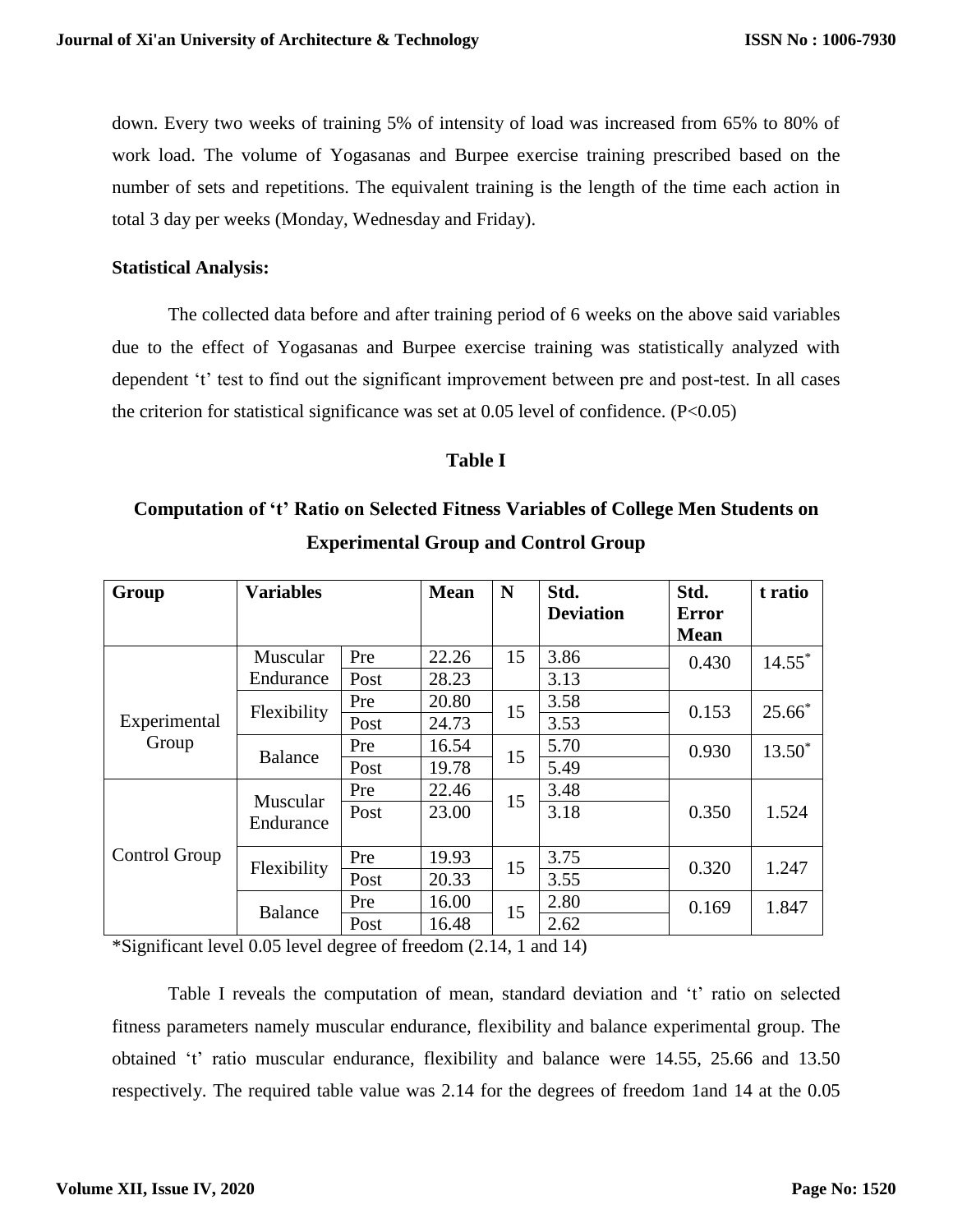level of significance. Since the obtained 't' values were greater than the table value it was found to be statistically significant. Further the computation of mean, standard deviation and 't' ratio on selected physical parameters namely muscular endurance, flexibility and balance control group. The obtained 't' ratio on muscular endurance, flexibility and balance were 1.524, 1.247 and 1.847 respectively. The required table value was 2.14 for the degrees of freedom 1and 14 at the 0.05 level of significance. Since the obtained 't' values were lesser than the table value it was found to be statistically not significant.

# **Figure 1**

**Bar diagram showing the pre, post means values of Yogasanas and Burpee exercise training group (YBETG) on Fitness Parameters.**

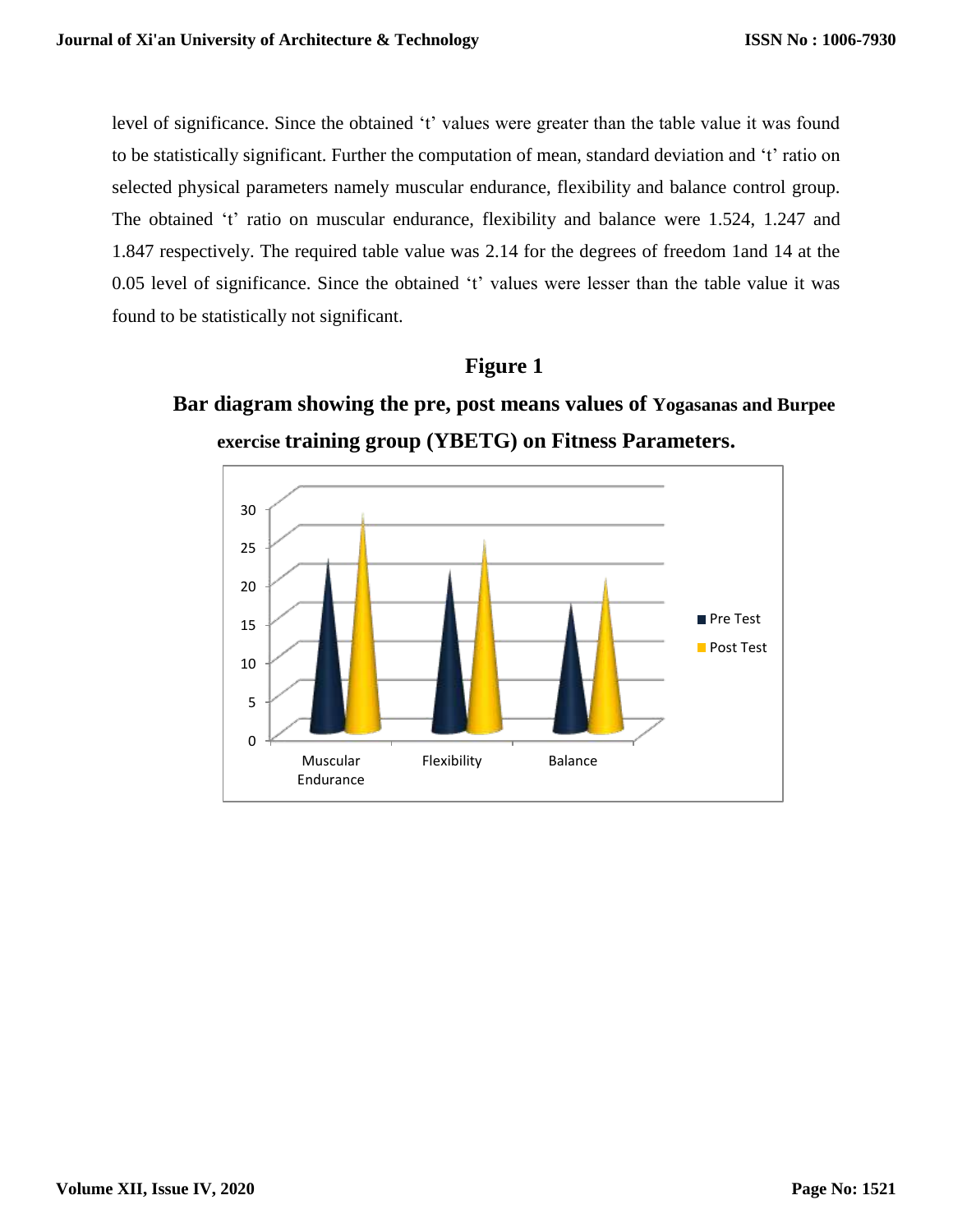# **Figure 2**

# **Bar diagram showing the pre, post means values of Control group (CG)**



**on Fitness Parameters.**

## **Discussion Findings:**

The present study experiment the effect of Yogasanas and Burpee exercise on fitness parameters of college men students. The result of the study indicated that the Yogasanas and Burpee exercise training improved the fitness parameters such as muscular endurance, flexibility and balance.

The findings of the present study had similarity with the findings of the investigations referred in this study. However, there was a significantly changes of subjects in the present study the muscular endurance, flexibility and balance was significantly improved of subject in the group may be due to the in Yogasanas and Burpee exercise training. K.Devaraju et al., (2014) reported that six weeks impact of Plyometric training, the group improved significantly on all functional fitness components. Vairavasundaram et al., (2014) showed that significant improvement in all the selected physical variables namely agility, explosive power, muscular strength endurance and flexibility among handball players. Mathewos et al., (2013) evaluated that aerobic exercise has positive effect on improvement of cardiovascular endurance, muscular strength, muscular strength and flexibility.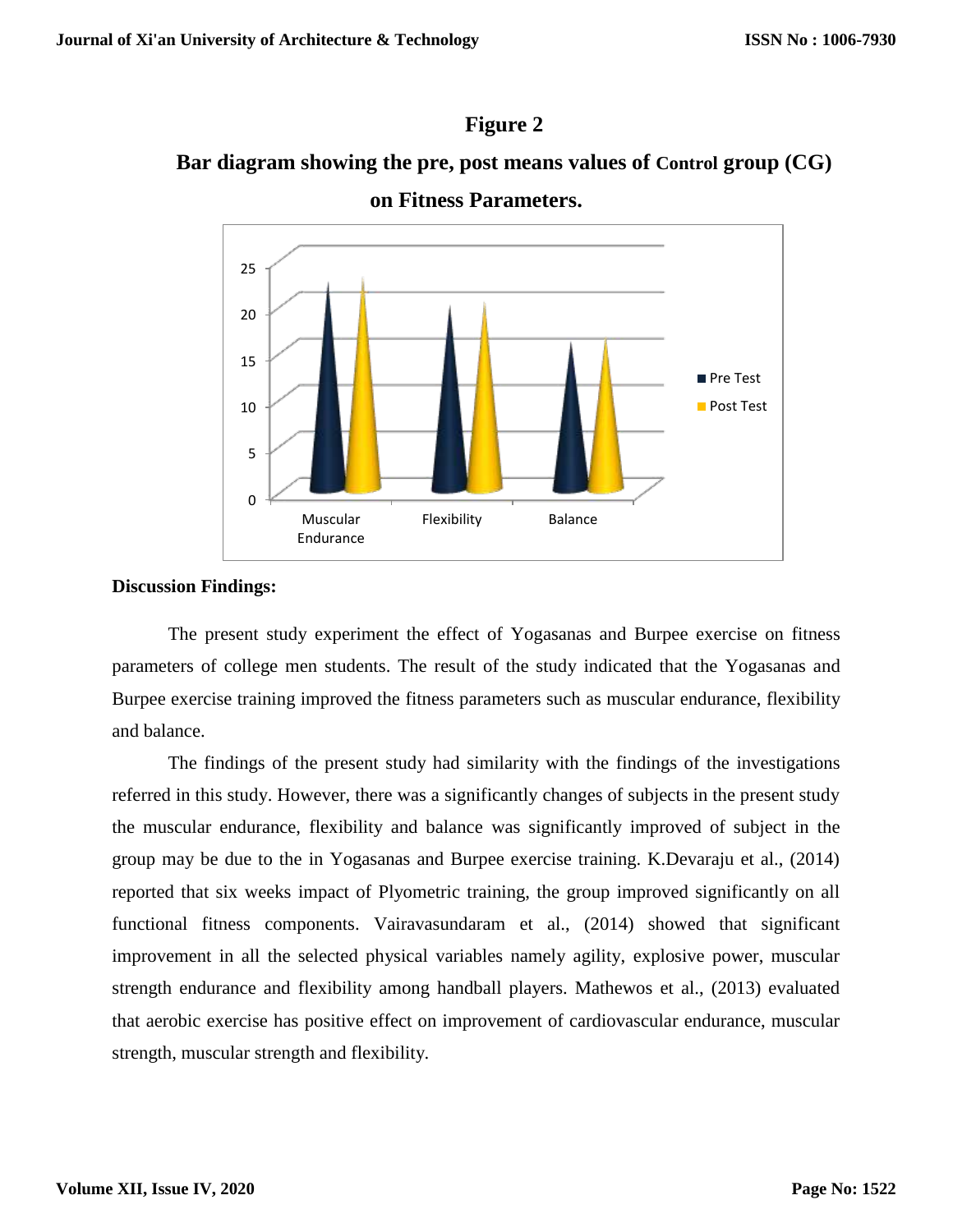## **Conclusions:**

- 1. There was a significant improvement takes place on selected fitness parameters due to the effect of six weeks Yogasanas and Burpee exercise of college men students.
- 2. There was a significant difference exists between experimental and control groups on selected fitness parameters such as muscular endurance, flexibility and balance of college men students.

## **Reference:**

- 1. Podstawski, R., Markowski, P., Clark, C., Choszcz, D., Ihász, F., Stojiljković, S., & Gronek, P. (2019). International Standards for the 3-Minute Burpee Test: High- Intensity Motor Performance. *Journal of human kinetics*, *69*, 137–147. https://doi.org/10.2478/hukin-2019-0021
- 2. Dr. K. Devaraju, "Impact of Plyometric Training on Selected Physical Fitness Variables Among Ball Badminton Players" International Journal of Advanced Research in Engineering & Technology (IJARET), Volume 5, Issue 2, 2014, pp. 173 - 176, ISSN Print: 0976-6480, ISSN Online: 0976-6499.
- 3. Rahimi, R., and Behpur, N. The effects of plyometric, weight and plyometric-weight training on anaerobic power and muscular strength. Physical Education and Sport, (2005). 3(1), 81-91.
- 4. P Kumaravelu, J Anitha, C Lakshmanan, K Govindasamy. Effect of sport loading training on selected physical fitness variables among the coastal area womens basketball players. International Journal of Health, Physical Education & Computer Science and Sports.2018; 32(1): 47-51.
- 5. Meera, R., Mohanakrishnan, R., & Prasanna, T. A. (2019). Effect of Core Training with and without Yogic Practices on Selected Psychological Variables among College Women Athletes. Indian Journal of Public Health Research & Development, 10(4), 208-212.
- 6. J Anitha, P Kumaravelu, C Lakshmanan, K Govindasamy, et al. Effect of plyometric training and circuit training on selected physical and physiological variables among male Volleyball players. International Journal of Yoga, Physiotherapy and Physical Education. 2018; 3(4): 26-32.
- 7. Arunprasanna, T., Sundar, M., & Jaskar, K. M. M. (2019). Isolated and Combined Effect of Continuous Run Alternate Pace Run on Selected Motor Fitness Physiological Haematological Variables among Male Athletes. Indian Journal of Public Health Research & Development, 10(11).
- 8. P Kumaravelu and K Govindasamy. Efficacy of SAQ drills on selected bio-motor abilities among inter collegiate athletes. International Journal of Yogic, Human Movement and Sports Sciences. 2018; 3(1): 160-161.
- 9. Kumaravelu P, Govindasamy K. Impact of circuit resistance training on leg strength among University players from different discipline. International Journal of Yogic,